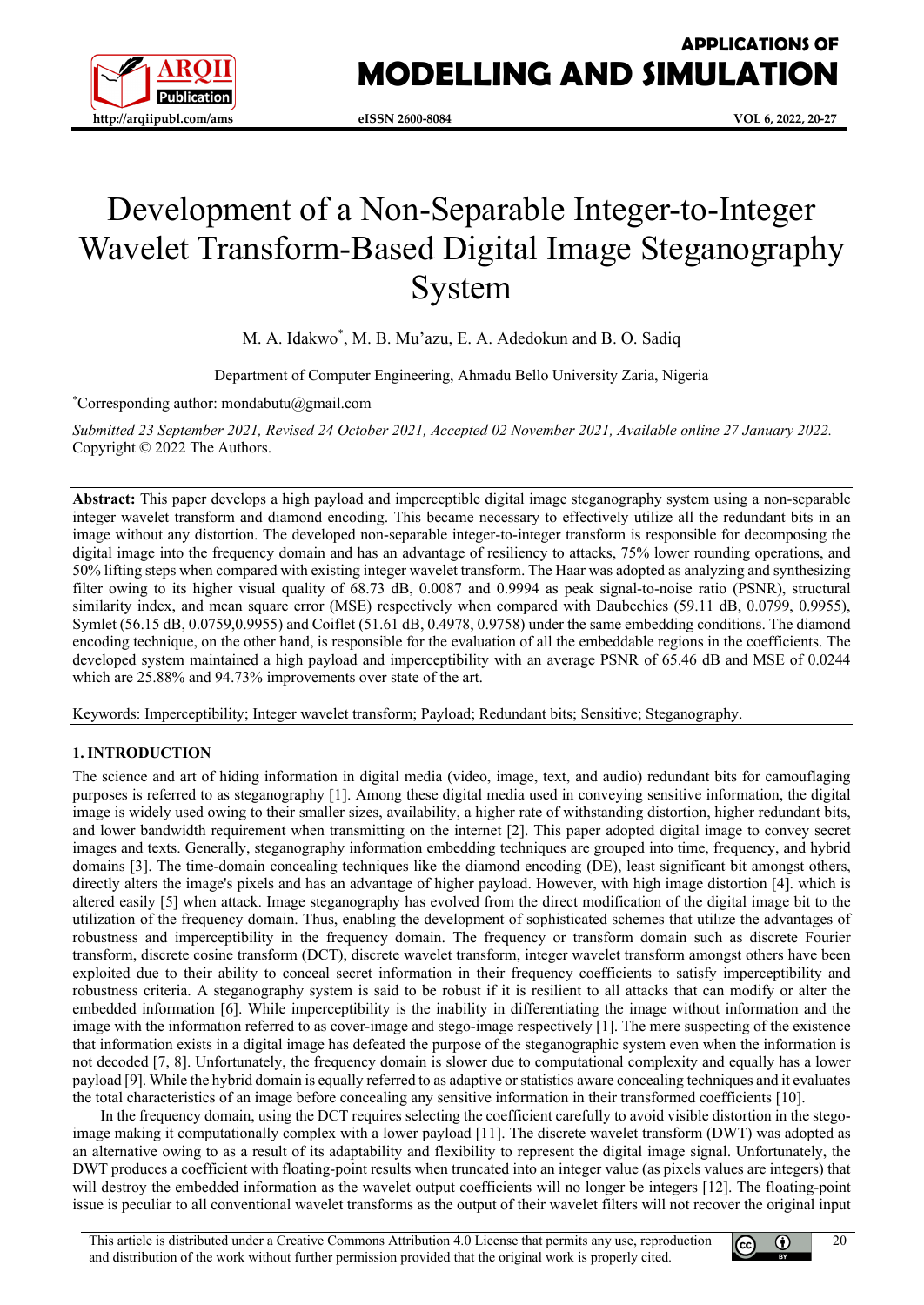perfectly, thus, making the inverse wavelet transformation to become lossy [7]. Thus, the majority of the transforms in practice are lossy as every computer uses finite precision even in floating-point calculations [13]. Therefore, it is essential to have a transform algorithm to convert integer to integer. Interestingly, the lifting scheme developed by Swedens [14] with the modification of linear transforms has enabled the mapping of input information into integers sub-bands samples using subclasses of general filters banks rounding operators, or quantizers to overcome the floating-point precision problems [13][15]. Unfortunately, this rounding operation introduces quantization noise or error that deteriorates the decorrelation performances [16]. Fortunately, the error is not effective on the signal output provided the signal of the forward output is not modified in the reverse operation [17]. Since an integer wavelet transform is derived from their parent's linear transformation (i.e. DWT), the parent features become important when reducing the errors. Thus, this paper develops a new integer wavelet transform with minimal rounding steps and lifting steps using the most suitable orthogonal wavelet filter. The developed integer wavelet transform is responsible for decomposing digital images into their frequency domain while a DE technique was adopted for evaluating the generated coefficient to conceal the sensitive information. These paper contributions are highlighted as follows.

- Decomposed the classical integer wavelet transform into a non-separable structure with minimal lifting steps and rounding operators
- Performed comparative analysis between the orthogonal wavelet families for the most suitable analyzing and synthesizing filter
- Developed a high payload and imperceptible steganography system.

## **2. BACKGROUND OF THE STUDY**

#### **2.1 Diamond Encoding**

There are varying time-domain information concealing techniques presented by researchers among which are the least significant bit (LSB) [5], LSB matching [19], pixel value differencing (PVD), exploiting modification direction (EMD), amongst others [7]. The LSB method due to its simplicity is widely used in hiding information as they alter the least bit in a pixel. Unfortunately, they are detected by any analytical steganography technique [10]. Therefore, the LSB matching became a substitute as it avoids the direct insertion of information and resisted chi-square attacks [11]. The need to increase the embedding payload became the motivation for using EMD and its related types. The relationship between *y* adjacent pixels is used in embedding the sensitive information and became a substitute for LSB matching scheme [18]. The DE uses EMD procedure to conceal  $(2l^2 + 2l + 1)$ -ary sensitive information in a pixel pair when  $l \ge 1$  and it is the concealing parameter [3]. The concealing capacity is *l* and uses a diamond characteristic value (DCV) matrix. The maximum information in a pixel is  $(1/2) \log_2(2l^2 + 2l + 1)$  bit per pixel (bpp) because every pixel in a stego-image carries  $\log_2(2l^2 + 2l + 1)$ . The smallest concealing value is evaluated using Equation (1) [5]

$$
\left[\frac{m \times n}{2} \log_2(2l^2 + 2l + 1)\right] \ge |d_s| \tag{1}
$$

where  $m \times n$  is the size of the cover image,  $d_s$  is sensitive information. The neighborhood set  $\varphi(i_j, i_{j+1})$  is determined by Equation (2) as the embedding parameter *l* is known. The DCV for a pixel pair  $(r, s)$  in  $\varphi(i_i, i_{i+1})$  is obtained by Equation (3) [19]

$$
\varphi(i_j, i_{j+1}) = \left\{ (r, s) \left| r - \frac{i_j}{2} \right| + \left| s - \frac{i_{j+1}}{2} \right| \le l \right\}
$$
\n(2)

$$
DCV(r,s) = ((2l + 1)r + s) \bmod l
$$
\n(3)

The  $\varphi(i_j, i_{j+1})$  is the neighborhood set with two characteristics. Firstly, the DCV is unique and not the same even for pixels that are neighbors. More so, a pixel pair  $(r, s)$  DCV values are elements of the neighboring set  $\varphi(i_i, i_{i+1})$  and within  $\{0, 1, 2, \dots, l-1\}$ . The DCV sets  $\varphi(i_j, i_{j+1})$  are evaluated during the concealing of secret information  $d_s$  in a pixel pair  $(i_j, i_{j+1})$  to obtain the coordinates  $(i_j', i_{j+1}')$  so that DCV  $(i_j', i_{j+1}') = d_s$ . The pixel pair  $(i_j, i_{j+1})$  is later replaced with  $(i_j', i_{j+1}')$ . The DE scheme conceals information in  $(i_j, i_{j+1})$  using the values of  $(\frac{i_j}{2}, \frac{i_{j+1}}{2})$ . To prevent underflow/ overflow from happening, it exchanges  $i_j'$  with  $i_j''$  and  $i_{j+1}'$  with  $i_{j+1}''$  using Equations (4) and (5) [19]:

$$
i'' = \begin{cases} i' - s, & i' > 255 \\ i' + s, & i' < 0 \end{cases} \tag{4}
$$

$$
j'' = \begin{cases} j' - s, & i' > 255 \\ j' + s, & i' < 0 \end{cases} \tag{5}
$$

The embedded secret information in the pixel pair  $(i', j')$  is obtained by evaluating the DCV of  $(i', j')$  using  $d_s =$  $DCV(i', j')$ . The DE scheme ensures that any distortion occurring during the concealing process in the pixel pair  $(i, j)$  should not be above *l*.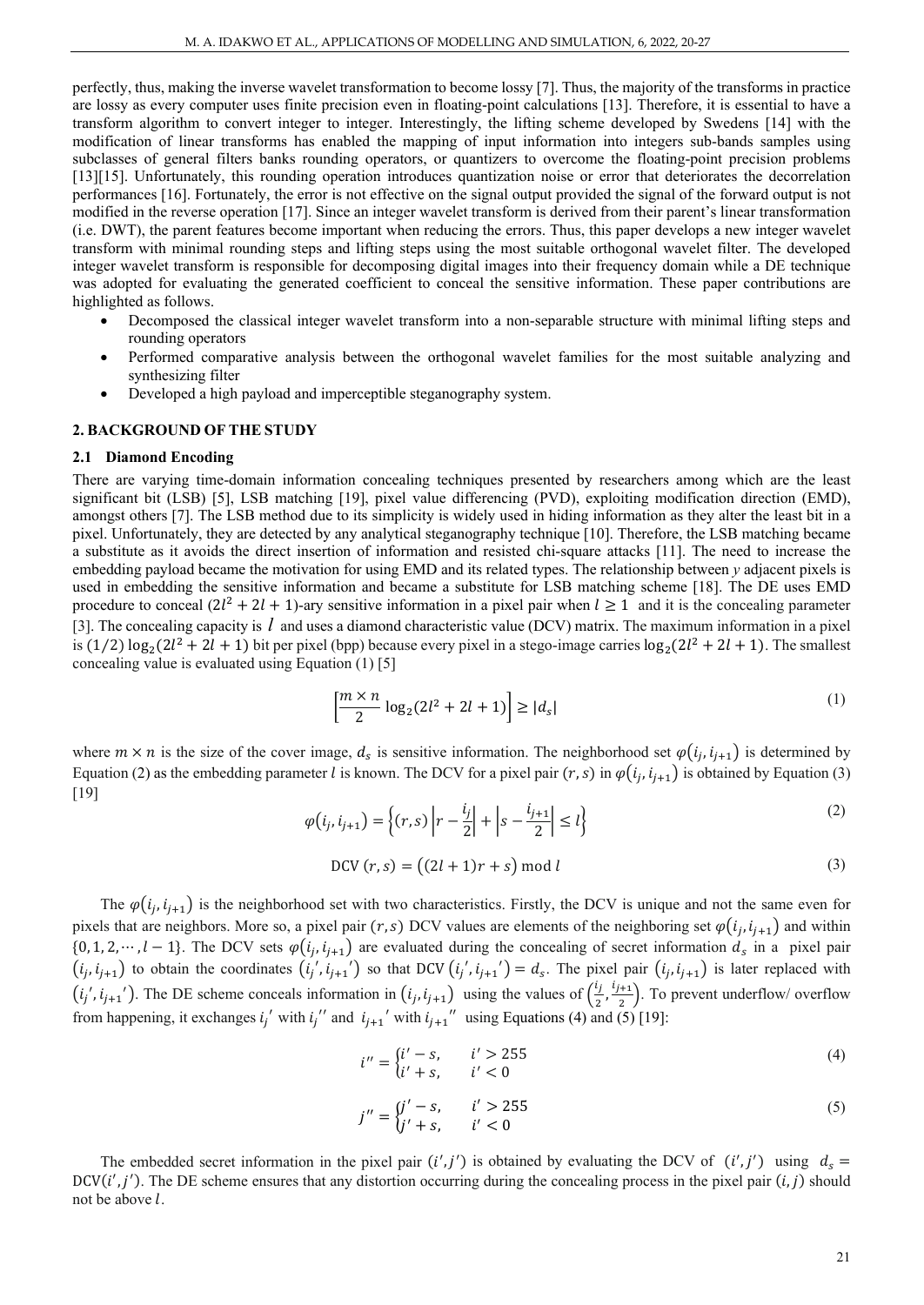

Figure 1. Two dimensional wavelet transform structure [17]

#### **2.2 Integer Wavelet Transform**

The integer wavelet transform is obtained from rounding the DWT output as shown in Figure 1. The DWT uses various functions from the wavelet families referred to as the mother wavelet for transformation. The DWT families are grouped into the biorthogonal and orthogonal. The synthesizing and analyzing filters length of an orthogonal wavelet (Daubechies, Haar, Coiflets, and Symlets) are the same whereas the biorthogonal (BiorSplines ) wavelet filers vary in length [6]. Other groups are either without scaling function or finite impulse response (FIR) filter or have none. These are: orthogonal wavelets having a scale function (Meyer), complex wavelets without any scale function, and FIR filter (Mexican hat, Morlet, Gaussian, Shannon). The wavelet family varies in various ways such as regularities and smoothness, support lengths, symmetry, coefficients decaying speed, biorthogonality, and orthogonality of the results function [2]. The choice of using the best wavelet transform is essential to achieve effective coding performance since no filter is suitable for all problems. Nevertheless, obtaining the best wavelet transform is usually done through the trials and errors method. However, evaluating each wavelet characteristic will ease the selection procedures. This implies that a tradeoff will be made to obtain the needed advantages.

The lifting scheme allows the new wavelet transforms to be derived from the mother's wavelet using the domain characteristics. The mother wavelet determines the features of the transform obtained, therefore it is important to properly evaluate a proposed application before taking a decision. In steganography, for example, the linear phase assists in phase distortion avoidance during the process of reconstructing the image, lower computation is favored by compact supports. More so, orthonormality eases the convenience of performing analysis. All the aforementioned properties are satisfied by the orthogonal wavelet with various performances that can be verified experimentally to select the most suitable wavelet that will suit steganography [9]. The orthogonal wavelet families do not have any explicit expression except for the Haar wavelet [1]. The wavelet transform generates two coefficient types, wavelet, and scaling coefficients. The scaling coefficient represents the approximated coarse image signal and is derived by averaging two neighboring samples. While subtracting the two neighboring samples will produce a wavelet coefficient to form the fine parts of the image. The scaling and wavelet coefficients of Haar are obtained using Equations (6) and (7) respectively [4].

$$
S_n = \frac{i_{2n-1} + i_{2n}}{\sqrt{2}}\tag{6}
$$

$$
D_n = \frac{i_{2n-1} - i_{2n}}{\sqrt{2}}\tag{7}
$$

where S is the scale coefficient, D is the approximated coefficient, i is the image signals and  $n = 0,1,2,..., n - 1$ . Reverse operations are performed to obtain the original image back [20].

#### **3. DEVELOPED SYSTEM**

Recall that the conventional two-dimensional (2D) integer wavelet structure presented in Figure 1 has eight rounding operations and four lifting steps. This can further be decomposed into a multi-processing or parallel structure as shown in Figure 2. Contrarily to the classical separable integer wavelet transform in Figure 1, the non-separable 2D integer-to-integer wavelet transforms in Figure 2 allow multiple or parallel processing of any digital input signal at a time. This has the advantage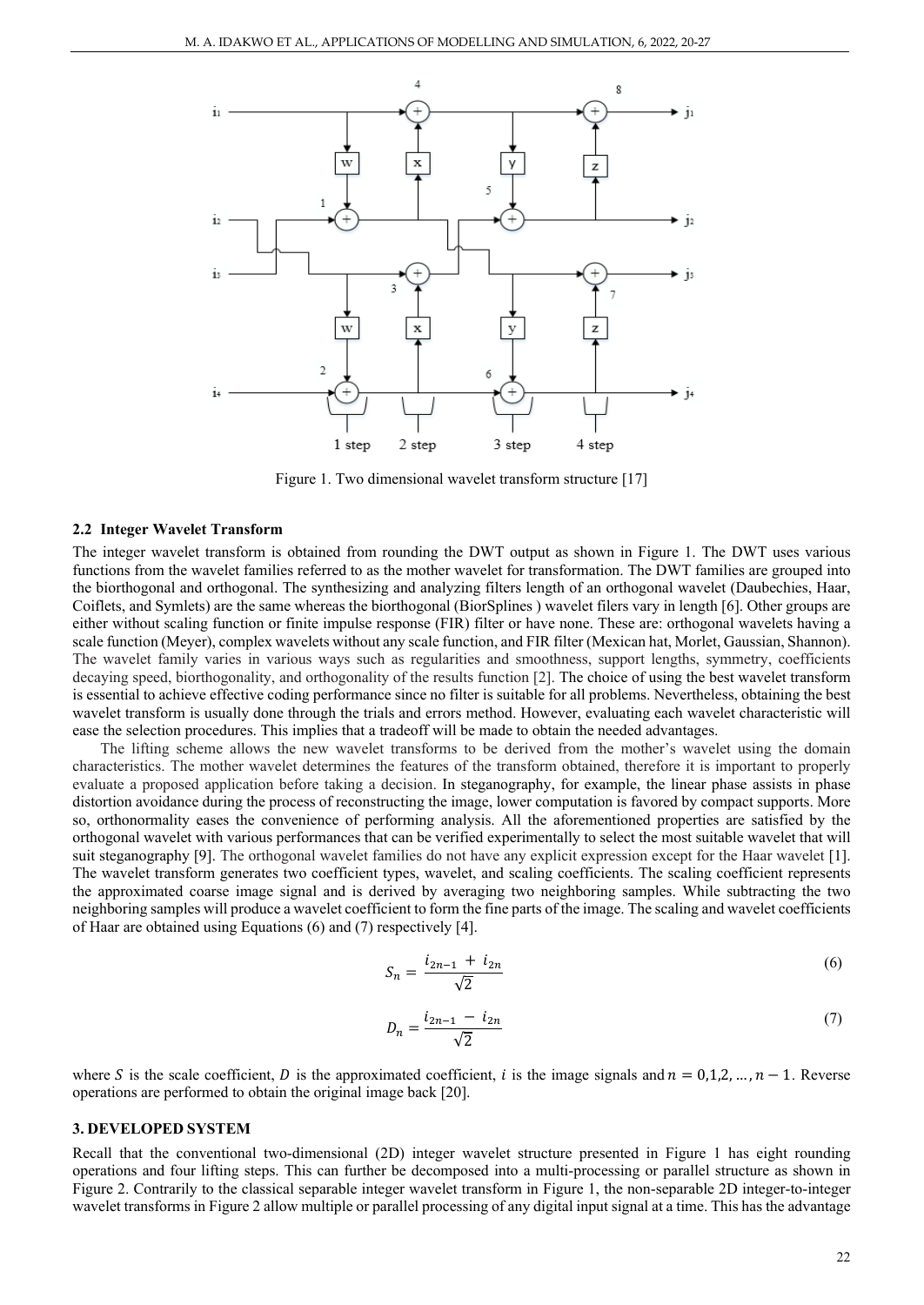of lowered lifting steps and rounded operations which reduces the latency of the operation. All steganography transformdomain methods decompose images into detail and approximation coefficients.

Defining:

- $i$  digital image to be encoded
- image *z*-transform
- $r$  resolution level
- $(w, b)$  pixel location
- $S_r^{(hh)}, S_r^{(hl)}, S_r^{(hl)}, t_r$  analyzing and synthesizing filters
- $i_{r+1}^{(hn)}$  *i* diagonal coefficient
- $i_{r+1}^{(ln)}$  *i* vertical coefficient
- $i_{r+1}^{(hl)}$  *i* horizontal coefficient
- $i_{r+1}$   $i$  approximation



Figure 2. Non-separable 2D integer-to-integer structure



Figure 3. Lifting scheme of 2D of non-separable structure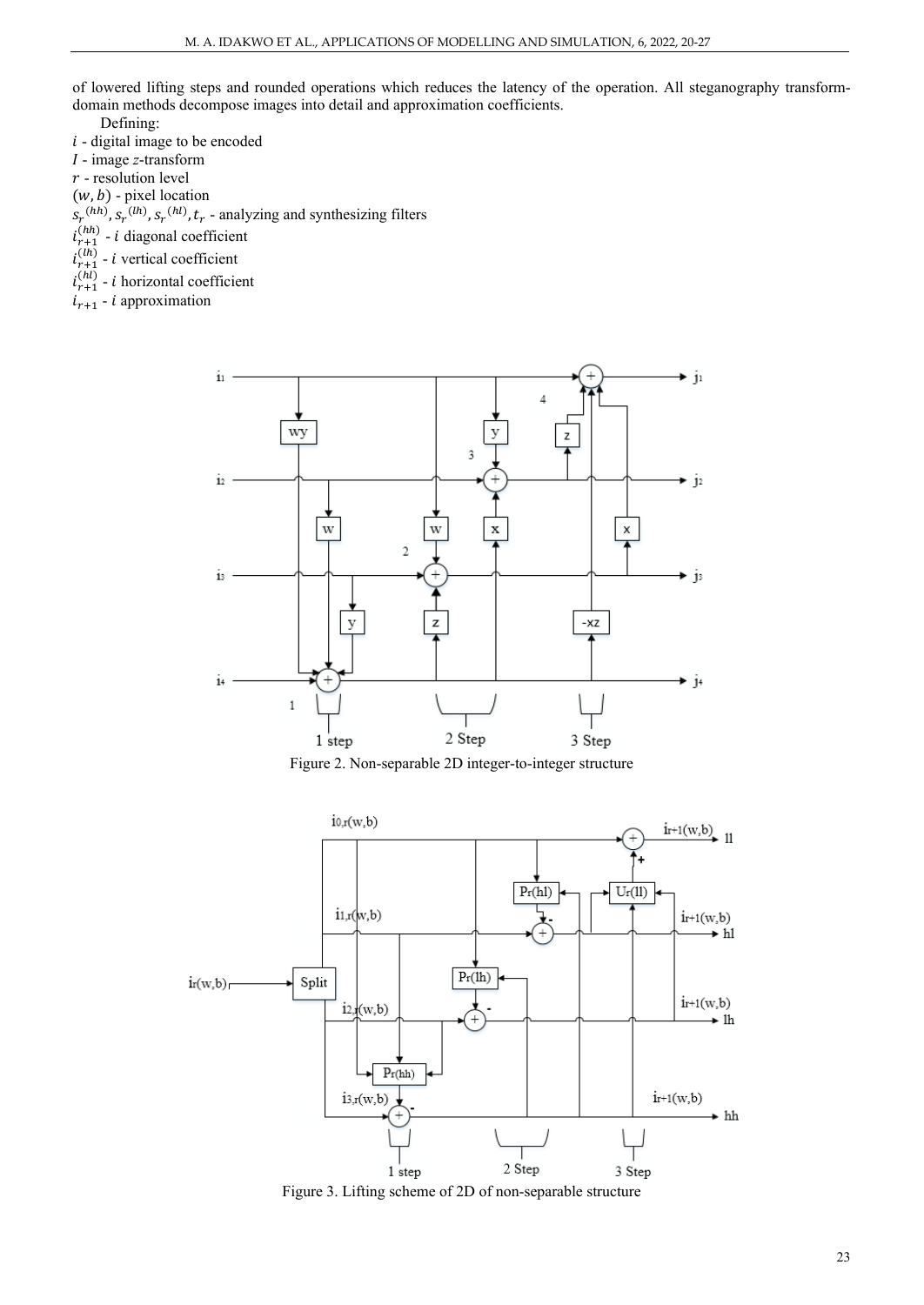The coefficients of the 2D non-separable structure detailed and approximation coefficients can be formulated mathematically using Figure 2. In every resolution level  $r$  and pixel location level  $(w, b)$ , the approximation coefficient  $i_r(w, b)$  has four polyphase components which can be expressed as

$$
i_{0,r}(w,b) = i_r(2w, 2b)
$$
 (8)

$$
i_{1,r}(w,b) = i_r(2w, 2b+1)
$$
\n(9)

$$
i_{2,r}(w,b) = i_r(2w+1,2b)
$$
 (10)

$$
i_{3,r}(w,b) = i_r(2w+1,2b+1)
$$
\n(11)

Without any loss of generality, let the input coefficient of the 2D non-separable lifting scheme be the polyphase component. The four analyzing and synthesizing filters are represented as  $s_r^{(hh)}$ ,  $s_r^{(lh)}$ ,  $s_r^{(hl)}$  and  $t_r$  are used for generating the detail coefficients;  $i_{r+1}^{(hn)}$ ,  $i_{r+1}^{(h)}$ ,  $i_{r+1}^{(h)}$  and approximate coefficient  $i_{r+1}$ . Using the lifting scheme, the 2D non-separable integer-to-integer wavelet transform is restructured as shown in Figure 3.

From Figure 3, the output coefficient can be formulated in the *z*-transform as follows:

$$
i_{r+1}^{(hh)}(z_1, z_2) = I_{3,r}(z_1, z_2) - \left[ S_{0,r}^{(hh)}(z_1, z_2) I_{0,r}(z_1, z_2) + S_{1,r}^{(hh)}(z_1, z_2) I_{1,r}(z_1, z_2) + S_{2,r}^{(hh)}(z_1, z_2) I_{2,r}(z_1, z_2) \right]
$$
(12)

$$
i_{r+1}^{(lh)}(z_1, z_2) = I_{2,r}(z_1, z_2) - \left[ S_{0,r}^{(lh)}(z_1, z_2) I_{0,r}(z_1, z_2) + S_{1,r}^{(lh)}(z_1, z_2) I_{r+1}^{(hh)}(z_1, z_2) \right]
$$
(13)

$$
i_{r+1}^{(hl)}(z_1, z_2) = I_{1,r}(z_1, z_2) - \left[ S_{0,r}^{(hl)}(z_1, z_2) I_{0,r}(z_1, z_2) + S_{1,r}^{(hl)}(z_1, z_2) i_{r+1}^{(hh)}(z_1, z_2) \right]
$$
(14)

$$
i_{r+1}(z_1, z_2) = I_{0,r}(z_1, z_2) - [T_r^{(0)}(z_1, z_2)i_{r+1}^{(hl)}(z_1, z_2) + T_r^{(1)}(z_1, z_2)i_{r+1}^{(lh)}(z_1, z_2) + T_r^{(2)}(z_1, z_2)i_{r+1}^{(hh)}(z_1, z_2)]
$$
\n(15)

Equation (15) is the approximated coefficients of the cover image while Equations (12), (13), and (14) are the detailed coefficients. The DE uses the diamond characteristic value to locate an image embeddable region. Thus, it is employed to embed information in the frequency coefficient. These embeddable regions are  $i_{r+1}^{(hh)}$ ,  $i_{r+1}^{(lh)}$ ,  $i_{r+1}^{(hl)}$  and  $i_{r+1}$  obtained using Equations (12), (13), (14) and (15) respectively. Since Equation (15) is the approximation of the original cover image, priority is given to  $i_{r+1}^{(hn)}$ ,  $i_{r+1}^{(lh)}$  and  $i_{r+1}^{(hl)}$  during the embedding phase to maintain a good stego-image. All steganography systems use an embedding algorithm to conceal secret information and also an extraction algorithm to retrieve the secret information. The developed system embedding and extraction algorithm is as highlighted.

#### **3.1 Embedding Algorithm**

Let  $C_0$  represents the cover-image of size  $A \times B$ ,  $I_0$  represents the secret information and  $S_0$  represents the stego-image. With input,  $I_0$  and output,  $S_0$ , the embedding procedures are:

- a) Step 1: Convert the  $I_0$  into a binary sequence<br>b) Step 2: Transform the  $C_0$  into the frequency
- Step 2: Transform the  $C_0$  into the frequency domain using the developed adaptive non-separable integer-to-integer wavelet transform
- c) Step 3: Use Equation (1) to control the embedding process of the binary sequence of  $I_0$
- d) Step 4: Use Equation (3) to control the embeddable locations of the sensitive information into  $i_{r+1}^{(hh)}$ ,  $i_{r+1}^{(lh)}$ ,  $i_{r+1}^{(hl)}$  and  $i_{r+1}$  sub-bands.
- e) Step 5: Apply the inverse of the adaptive non-separable integer-to-integer wavelet transform to produce the stegoimage  $S_0$  in the spatial domain.

## **3.2 Decoding Algorithm**

The decoding algorithm for retrieving the embedded secret information is as follows:

- a) Step 1: transform the  $S_0$  from the time domain into the transform domain using adaptive non-separable reverse integerto-integer wavelet transform to obtain  $i_{r+1}^{(h)}$ ,  $i_{r+1}^{(h)}$ ,  $i_{r+1}^{(h)}$  and  $i_{r+1}$  sub-bands using the embedded algorithm.
- b) Step 2: Scan the  $i_{r+1}^{(hh)}$ ,  $i_{r+1}^{(lh)}$ ,  $i_{r+1}^{(hl)}$  and  $i_{r+1}$  sub-bands and use the diamond scheme values r and s to extract  $I_0$ .

#### **3.3 Comparative Analysis of the Orthogonal Wavelet Family**

Since the quality of an image is paramount in steganography, it becomes necessary to evaluate all the orthogonal wavelet families for the most suitable analyzing and synthesizing wavelet filters that will suit the steganography application. Therefore, Haar, Daubechies, Coiflets, and Symlets filter were each chosen to replace both the analyzing and synthesizing filter of the developed system. Lena, beans, baboon pepper Standard images from the Computer Vision Group, University of Granada (CVG-UGR) were chosen for the comparative analysis.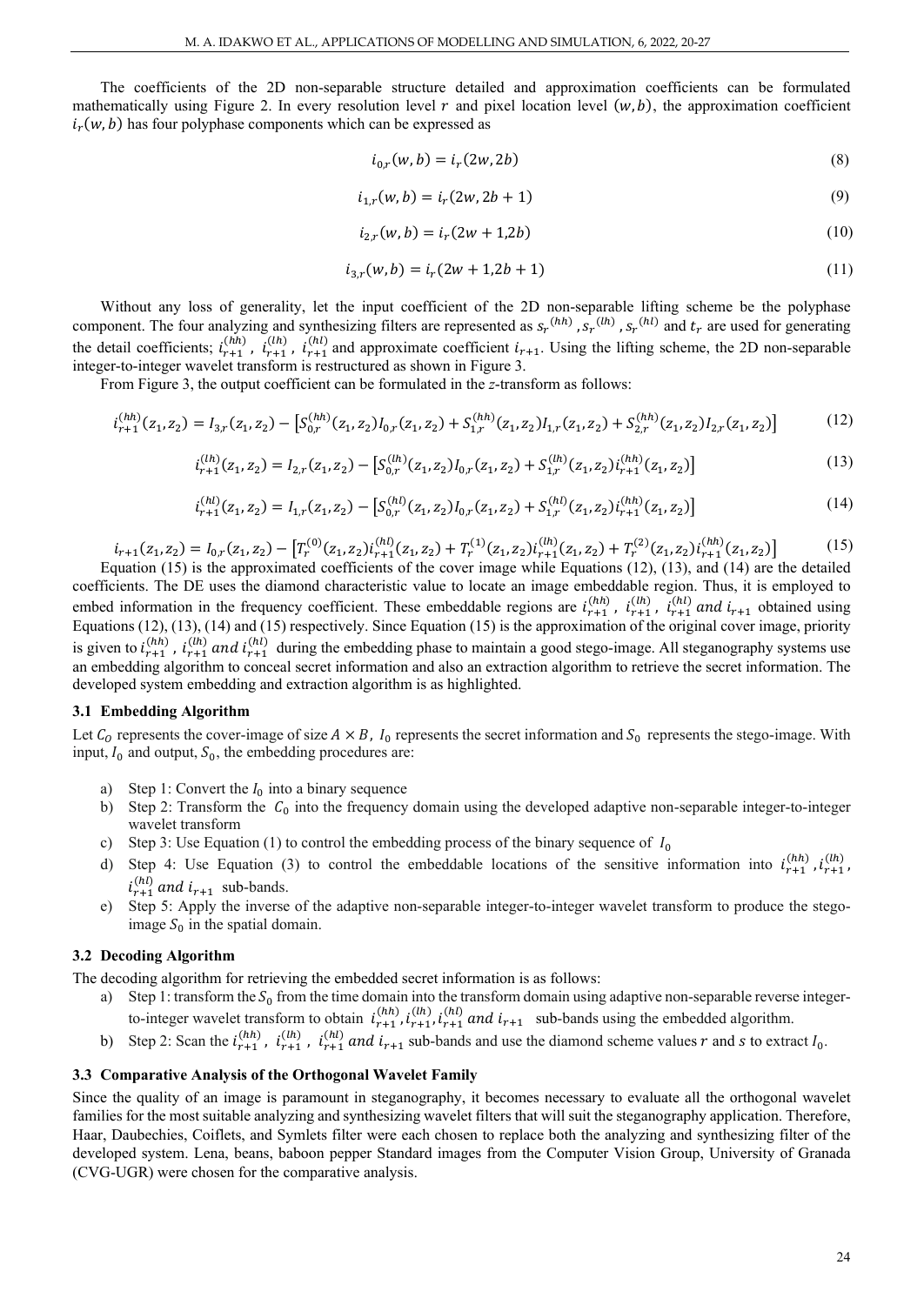# **4. RESULTS AND DISCUSSION**

The separate processing of 2D signals in the lifting scheme suffers limited processing degrees of freedom due to their formulation from the cascading of a one-dimensional lifting scheme along the horizontal and vertical direction. Thus, the nonseparable structure which allows multidimensional memory access was developed and there are compared in Table 1. It is seen that using the non-separable structure in the integer wavelet transform reduces both the rounding operation and lifting steps to 50% and 75% respectively. Thus, the non-separable structure increases the flexibility of the 2D signal processing and equally reduces the latency. Further comparative analysis was performed on Haar, Daubechies, Symlet, and Coiflets, to select the best wavelet filter that will suit the steganography application and the results obtained conveying a sensitive text of 1024 bytes as shown in Table 2.

It can be seen in Table 2 that all the embedded information was fully recovered in the four algorithms (AID-Coiflets, AID-Symlets, AID-Daubechies, and AID-Haar). Thus, the match was 100% as shown in Table 2 and this indicated that all the concealed 1024 bytes information were retrieved successfully from the stego-image at varying image quality metrics. The AID-Coiflets have the least PSNR, SSIM, encoding, and decoding time but with the highest mean square error. While the AID-Haar has the highest PSNR, SSIM, encoding time, and the least MSE. This showed that the generated stego-image by the AID-Coiflets algorithm has the highest distortion rate as it has the highest MSE of 0.4978 as seen in Table 2. While the AID-Haar algorithm has the best quality as it has the lowest MSE of 0.0087. Furthermore, the sensitive text size was increased from 1024 bytes to 21456 bytes and concealed in pepper, beans baboon, and Lena standard. The obtained results are presented in Figure 4

Table 1. Comparison of separable and non-separable integer wavelet transform structures

| Integer Wavelet Transform | Rounding Operations   Lifting Steps |  |
|---------------------------|-------------------------------------|--|
| Separable                 |                                     |  |
| Non-Separable             |                                     |  |

Table 2. Evaluation of orthogonal wavelet using image quality metrics

| Orthogonal Family | PSNR (dB) | <b>MSE</b> | <b>SSIM</b> | Encode time (s) | Decode time (s) | Match $(\%)$ |
|-------------------|-----------|------------|-------------|-----------------|-----------------|--------------|
| AID-Coiflets      | 51.16     | 0.498      | 0.996       | 0.043           | 0.013           | 100          |
| AID-Symlets       | 56.15     | 0.076      | 0.995       | 6.264           | 2.910           | 100          |
| AID-Daubechies    | 59.11     | ${0.080}$  | 0.995       | 5.660           | 3.118           | 100          |
| AID-Haar          | 68.73     | 0.009      | 0.999       | 6.346           | 0.122           | 100          |



(a) Peak signal-to-noise ratio (b) Mean square error (c) Structural similarity index







**Structural Similarity Inde** 



Figure 4. Orthogonal wavelet comparison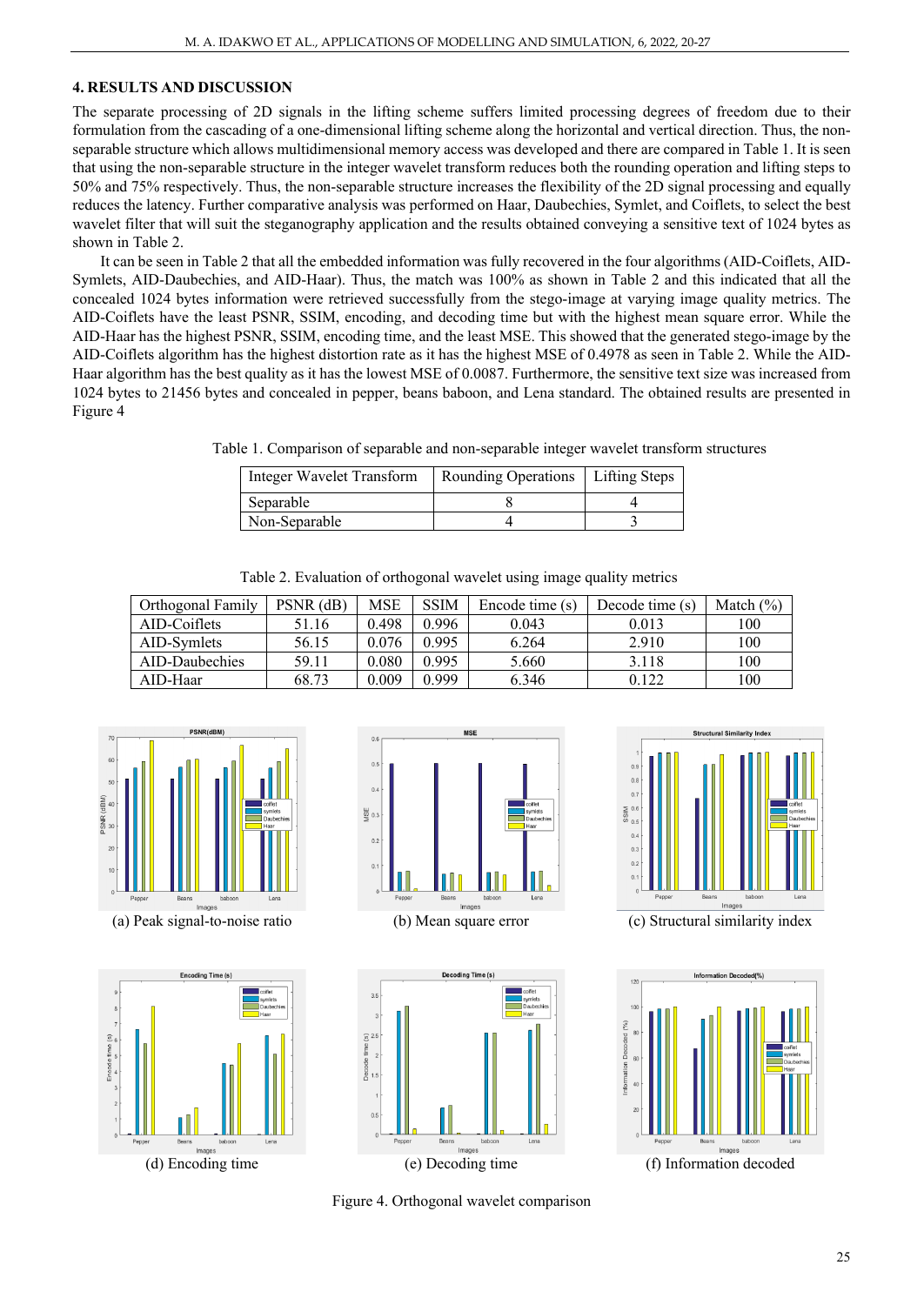Figure 4(f) shows that not all the 21456 bytes of secret information embedded into the images by all the algorithms were decoded. Except for the Haar algorithm, the decoded secret information using AID-Coiflets, AID-Symlets, and AID-Daubechies algorithm when compared with the encoded information is lesser than 100%. This indicates that the AID-Haar fully created the highest redundant bits which were able to accommodate all the secret information. However, the AID-Haar has the highest decoding time compared to others as shown in Figure 4€. The reason for the higher embedding time is due to the larger redundant bits created by the Haar. Thus, the increase in the embeddable regions increased the evaluation time by the DE. However, the decoding time of the AID-Haar is reduced due to the Haar wavelet's lower computational time aided by the diamond characteristic value of the DE scheme. For a real-time implementation of steganography in an environment with a high archive of secret information, the high payload becomes the very paramount criterion. From the comparative analysis of all the developed orthogonal wavelet integer-to-integer wavelet transform and DE, it can be generalized that the AID-Haar algorithm has the highest payload, least distortion rate and it is computationally efficient. The reason for this is not farfetched as the linear phase in image processing aid the avoidance of any phase distortion during the formation of an image. Furthermore, computational efficiency is aided by compact supports and orthonormality ease in performing analysis conveniently. Nevertheless, no filter bank or two-band wavelets except the Haar functions satisfies these demands as proven by Daubechies [9]. Therefore, this paper adopted the Haar as the analyzing and synthesizing filter for the developed system.

To effectively assess the performances of the developed system with the state of the art, different cover images obtained from CVG-UGR images datasets [1] were used to covey different secret data of varying sizes and their performances compared with the works of [1] a shown in Table 3. It can be seen that the developed system had a higher PSNR, structural similarity index (SSIM), and lowest MSE when compared with the state of the art. This indicated that the developed system has a higher payload and is equally highly imperceptible.

|             |             | Kadhim et al. [1] |             | AID System  |            |             |
|-------------|-------------|-------------------|-------------|-------------|------------|-------------|
| Cover-image | <b>PSNR</b> | <b>MSE</b>        | <b>SSIM</b> | <b>PSNR</b> | <b>MSE</b> | <b>SSIM</b> |
| Lena        | 51.40       | 0.4709            | 0.9993      | 62.10       | 0.0401     | 1.0000      |
| Mandrill    | 51.83       | 0.4268            | 0.9995      | 67.62       | 0.0112     | 1.0000      |
| Pepper      | 51.80       | 0.4300            | 0.9991      | 67.96       | 0.0104     | 1.0000      |
| Airplane    | 53.32       | 0.3031            | 0.9997      | 66.77       | 0.0137     | 0.9997      |
| Lake        | 52.17       | 0.5407            | 0.9994      | 65.72       | 0.0174     | 1.0000      |
| Car         | 52.43       | 0.7316            | 0.9996      | 70.85       | 0.0054     | 0.9988      |
| Splash      | 51.13       | 0.4866            | 0.9990      | 67.61       | 0.0113     | 1.0000      |
| House       | 51.70       | 0.4389            | 0.9993      | 60.70       | 0.0554     | 1.0000      |
| Tree        | 52.12       | 0.3987            | 0.9995      | 60.54       | 0.0575     | 0.9982      |
| Couple      | 52.06       | 0.4022            | 0.9995      | 64.71       | 0.0220     | 0.9992      |
| Average     | 52.00       | 0.4630            | 0.9994      | 65.46       | 0.0244     | 0.9996      |

Table 3. Statistical performances of various secret-image ( $192 \times 192$ ) using cover-images ( $256 \times 256$ )

# **5. CONCLUSION**

This paper has presented a high payload and imperceptible steganography system to suit high payload applications such as sensitive office documents records, electoral results storage and sharing, patients' health information management system, amongst others. It is essential to subject any new steganography technique to various attacks to evaluate the effect of such attacks on the embedded secret information. Thus, this paper tends to subject the developed system to various attacks in its future work.

# **REFERENCES**

- [1] I. J. Kadhim, P. Premaratne and P. J. Vial, High capacity adaptive image steganography with cover region selection using dual-tree complex wavelet transform. *Cognitive Systems Research,* 60, 2020, 20-32.
- [2] A. A. Attaby, M. F. M. Ahmed and A. K. Alsammak, Data hiding inside JPEG images with high resistance to steganalysis using a novel technique: DCT-M3, *Ain Shams Engineering Journal*, 9(4), 2018, 1965-1974.
- [3] D. Laishram and T. Tuithung, A survey on digital image steganography: Current trends and challenges, *Proceedings of 3rd International Conference on Internet of Things and Connected Technologies (ICIoTCT)*, Jaipur, India, 2018.
- [4] M. Hussain, A. W. A. Wahab, Y. I. B. Idris, A. T. Ho and K. -H. Jung, Image steganography in spatial domain: A survey, *Signal Processing: Image Communication,* 65, 2018, 46-66.
- [5] K. Muhammad, J. Ahmad, N. U. Rehman, Z. Jan and M. Sajjad, CISSKA-LSB: Color image steganography using stego key-directed adaptive LSB substitution method, *Multimedia Tools and Applications,* 76(6), 2017, 8597-8626.
- [6] S. Atawneh, A. Almomani, H. Al Bazar, P. Sumari and B. Gupta, Secure and imperceptible digital image steganographic algorithm based on diamond encoding in DWT domain, *Multimedia Tools and Applications,* 76(18), 2017, 18451-18472.
- [7] M. A. Idakwo, M. B. Muazu, E. A. Adedokun and B. O. Sadiq, An extensive survey of digital image steganography: State of the art, *ATBU Journal of Science, Technology and Education*, 8(2), 2020, 40-54.
- [8] H. N. Abed, N. H. Hassoon, A. L. Ahmed and I. S. Albayaty, Hiding information in an image based on bats algorithm, *Iraqi Journal of Information Technology,* 8(2), 2018, 128-141.